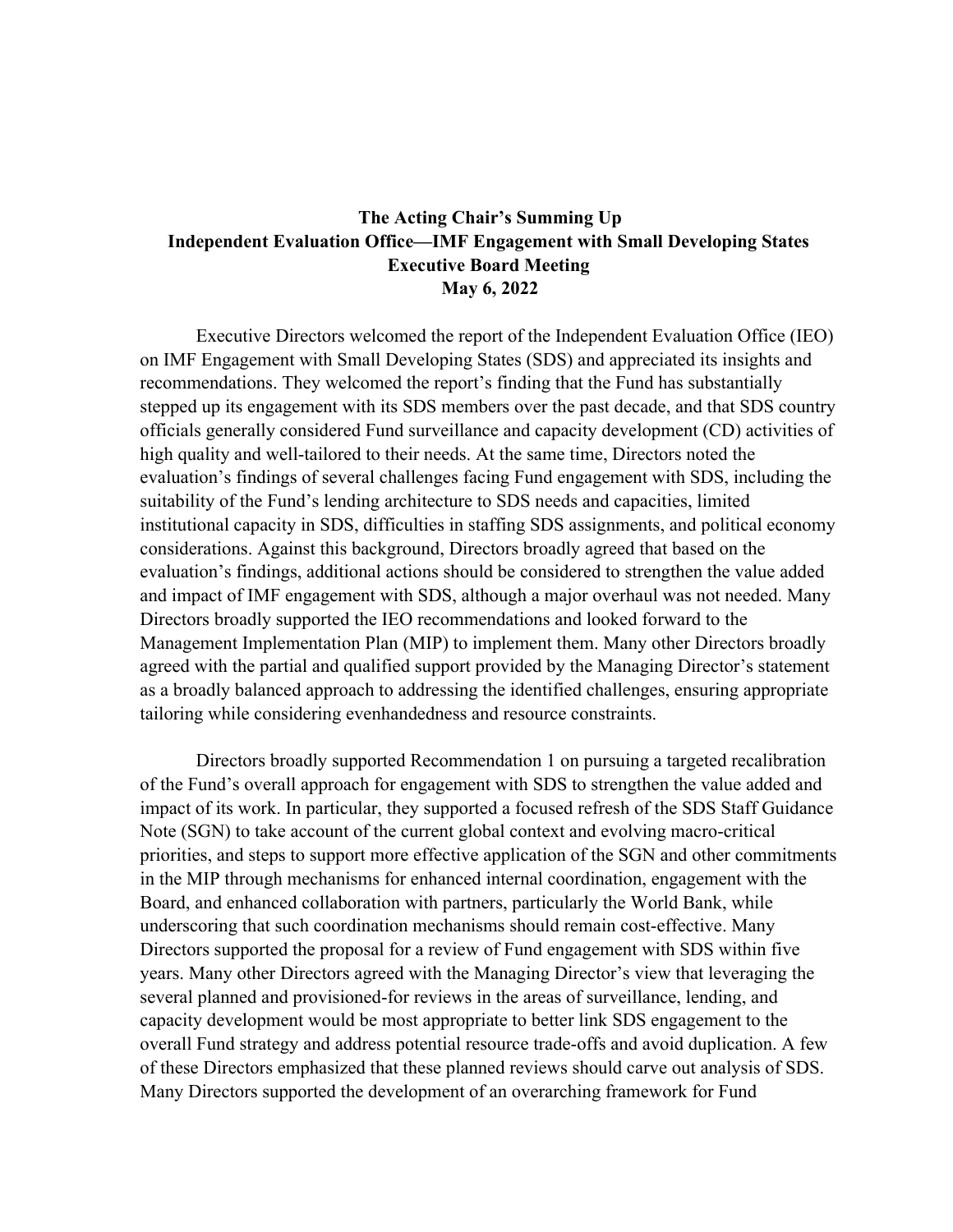engagement with SDS, although Directors agreed that a major overhaul on engagement with SDS was not needed, consistent with the findings in the evaluation. Many Directors emphasized the importance of tailored communication with SDS countries through active outreach. A number of Directors supported the formalization of IMF-World Bank collaboration on workstreams that are of critical relevance to SDS, with the Fund focusing on its areas of expertise and relying on external partners to complement and fill gaps.

Directors generally supported Recommendation 2 that steps should be taken at the operational level to enhance the focus and traction of the IMF work on SDS in the areas of surveillance and CD, noting the increased challenges posed by the uncertain economic environment and SDS vulnerabilities to climate change and natural disasters. On surveillance, Directors agreed that actions should aim at better leveraging flexibility in core tools for the SDS context, deepening integration across Fund activities, better recognizing domestic constraints, and increasing support for implementation. The SGN refresh should strengthen guidance in this area. Many Directors emphasized that diagnostic tools were useful in SDS and ensuring their tailoring to suit SDS will increase their impact. Directors noted that surveillance and its related toolkits must remain consistent with the Fund's policy frameworks such as the Integrated Surveillance Framework, evenhandedness requirements, macro-criticality, and medium-term budget constraints. Directors also highlighted the need to collaborate with the World Bank in this context. Many Directors concurred with the Managing Director on the need for flexibility in prioritizing Fund engagement and resources through surveillance and CD, including FSAPs/FSSRs and CMAPs, to ensure consistency with the medium-term budget and recent Board-endorsed strategies, and to preserve the ability to address emerging or unexpected issues. Many Directors were open to exploring the use of cluster or regional approaches, in cases in which these may prove to be cost-effective. A number of Directors supported a broader rollout of Country Engagement Strategies for non-fragile SDS; many other Directors considered that these notes could be rolled out on an as-needed basis for this group of SDS. A few Directors saw merit in applying CMAPs to a broader range of SDS. A number of Directors emphasized the need for an appropriate selection of SIP topics to add value to policy discussions. Directors observed that many of the issues raised on CD are relevant to a much wider part of the membership and could be considered in the forthcoming IEO evaluation of CD.

Many Directors broadly supported Recommendation 3 for the Fund to consider how to use its lending framework in ways that better address the needs and vulnerabilities of SDS, while many others agreed with the Managing Director's partial and qualified support. Directors generally agreed that there is room to explore how UCT-quality programs may be better tailored to SDS, including through greater focus on growth and resilience objectives in Fund programs, in line with the recently approved MIP for the IEO Evaluation on Growth and Adjustment in Fund Programs, although a few Directors urged caution about setting explicit growth objectives. Directors also generally agreed that the newly approved Resilience and Sustainability Trust (RST) should address the needs of all eligible members,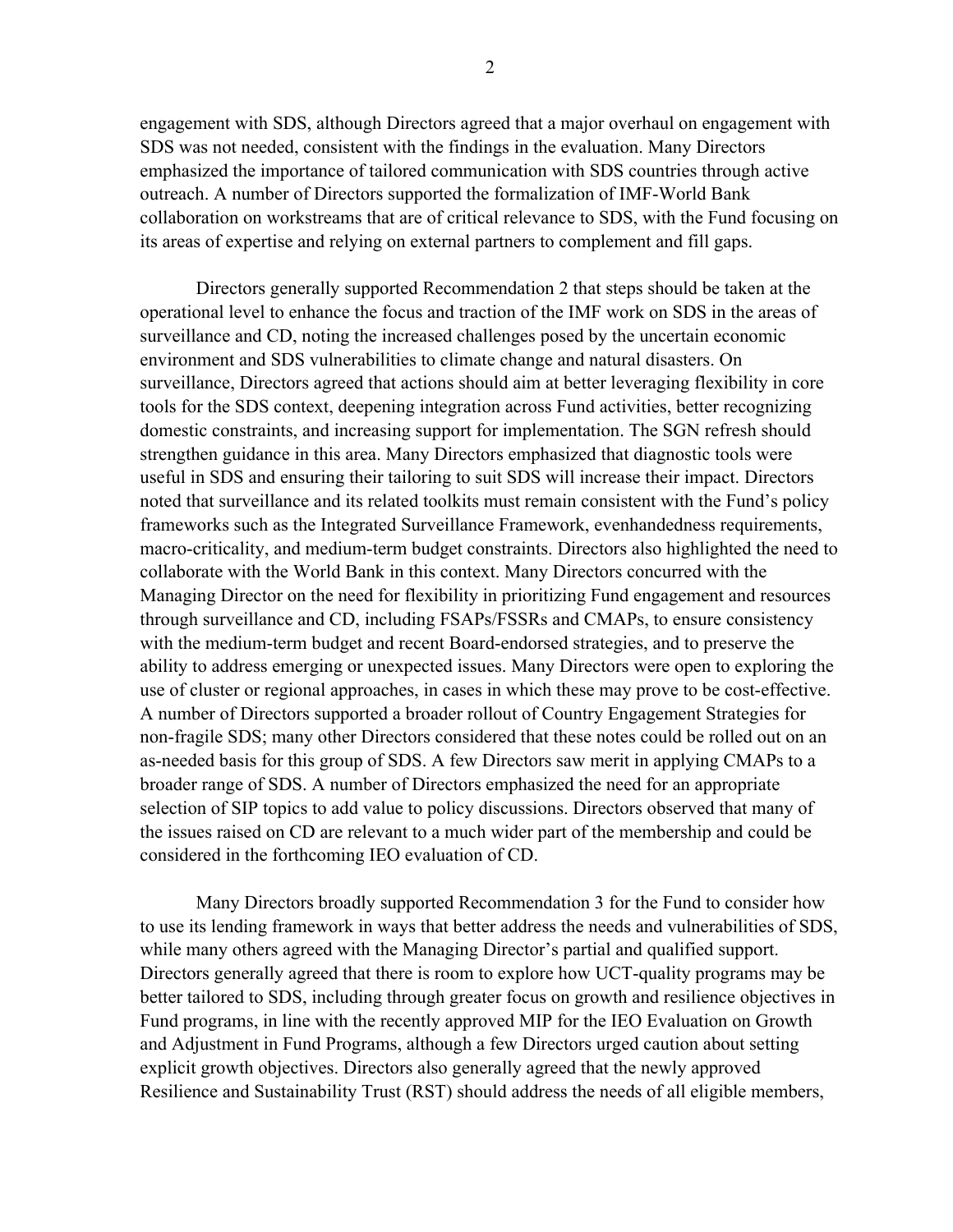including SDS. Many Directors noted the need to consider how to leverage RST financing to address longstanding structural constraints and build resilience in SDS. A few Directors noted institutional constraints in SDS and saw room to alleviate the administrative burden of UCT-quality programs for these countries; a few others saw scope to use existing flexibilities. Directors supported first allowing RST operations to begin, and then reflecting on lessons learned during its initial review. A number of Directors emphasized that the planned 18-month interim review should commit to assessing whether the RST is providing and catalyzing meaningful support to SDS and propose adjustments, as necessary. Many Directors supported the recommendation to increase access limits under the large natural disaster window of the emergency financing instruments. Many other Directors, however, did not consider further raising access limits, a key safeguard to lending under the emergency financing instruments, to be the right approach, including as it could disincentivize the use of UCT-quality programs. Directors noted the need to build further awareness of the benefits of UCT-quality programs in SDS. Many Directors also called for the Fund to take advantage of the 16th General Review of Quotas to evaluate potential options to better align SDS access to Fund financing with their significant needs.

With regard to Recommendation 4 on adopting further HR management and budgetary commitments to increase continuity and impact of staff's engagement with SDS, Directors agreed with the need to take steps aimed at improving incentives to work on SDS assignments, reduce turnover, avoid gaps in coverage, minimize disruptions from handovers, and strengthen the continuity of Fund engagement with SDS. While noting the evaluation's finding that the issue of staff turnover and handover of assignments is more severe for SDS, Directors generally observed that this is also a concern for other non-SDS members. Directors welcomed the MIP on the Board Endorsed Recommendations on Categorization of Open Actions, which aims to address many of these issues. Directors agreed that this MIP should be allowed to progress before considering SDS-specific measures in this area, with a number of Directors recommending consideration of SDS-specific initiatives following the planned two-year review envisaged in this MIP. A number of Directors suggested, however, that the promotion policy developed to incentivize staff working on fragile and conflict-affected states be extended to all SDS. A number of Directors also called for innovative and practical ways to increase the Fund's field presence. Many Directors acknowledged the need for flexibility in decisions by departments, such as incentives and specific staffing solutions, given the diversity of challenges across regions.

Overall, Directors noted that the recommendations and their detailed suggestions should be carefully weighed against their budgetary implications, including tradeoffs, and build synergies with ongoing workstreams. Many Directors saw scope for resource reallocation to accommodate the budgetary needs within the existing budget. Directors thanked the IEO for a comprehensive, thorough, and in-depth evaluation and detailed papers, even though a few Directors would have preferred a shorter and more concise main report, with greater focus on key lessons and main recommendations.